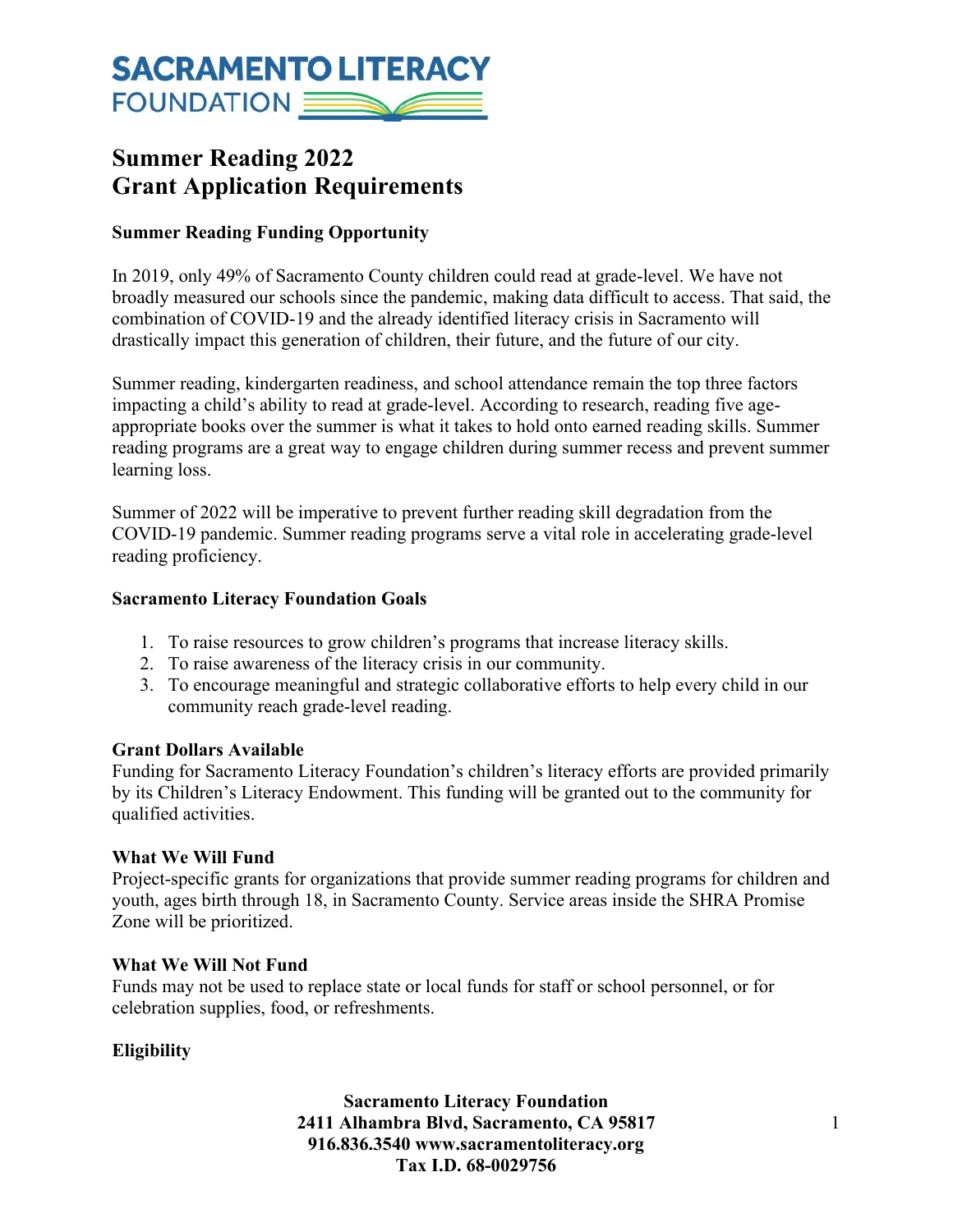# **SACRAMENTO LITERACY** FOUNDATION

# **Summer Reading 2022 Grant Application Requirements**

To be eligible for funding, proposals must meet the following basic criteria:

- Applicant agency must have  $501(c)(3)$  status or operate under the fiscal sponsorship of a 501(c)(3) nonprofit organization or be a public elementary school.
- Program must serve children in Sacramento County.
- Program must have measurable results.

### **An award-winning application will meet all eligibility requirements and:**

1. Discuss the community served by the program and demonstrate why this program is important within the community.

2. Demonstrate how the organization works in collaboration with other community agencies or programs targeting children and youth literacy.

3. Show the reach/impact that the program has or has capacity to reach.

4. Provide a program budget.

### **Requirements of a funded project:**

1. Host a site visit by members of the Grants Committee.

2. Submit a report no more than 1 year after receiving the grant.

### **Timeline**

February 15, 2022 – Summer Reading grant application period opens April 4, 2022, 5:00PM – Grant application period closes May 5, 2022 – Grant recipients are notified; Big Day of Giving

### **Submission Process**

Please e-mail us if you have any questions about the eligibility of your specific grant application. For more information **www.sacramentoliteracy.org**.

Thank you for supporting reading literacy in our region and helping to ensure grade-level reading fluency for every child.